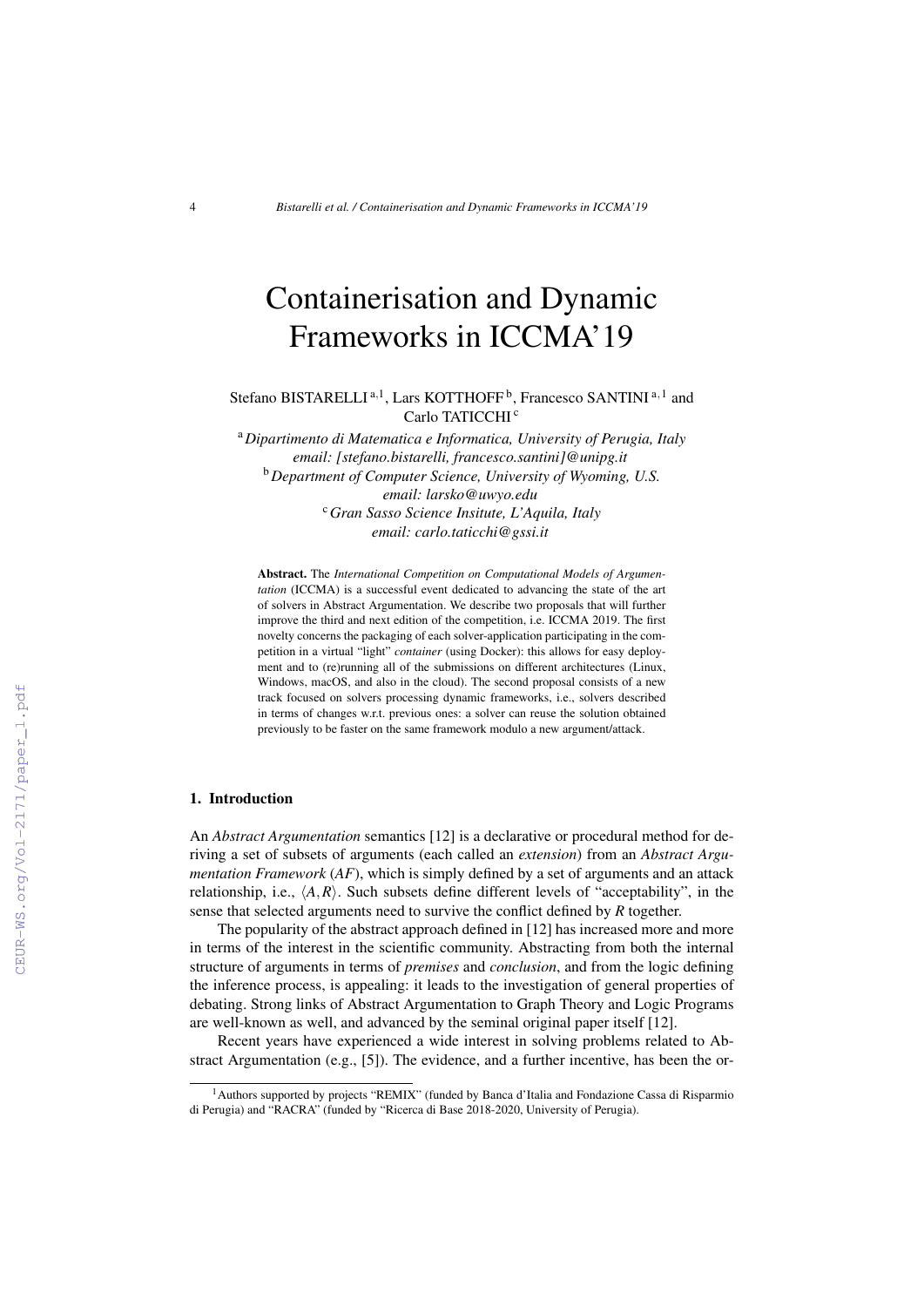ganisation of the first edition of the *International Competition on Computational Models* of Argumentation (*ICCMA'15*) [17], followed by the 2017 [14] and 2019<sup>2</sup> editions. The latter is scheduled for the next year, and it will be organised by the authors of this paper: the reference solver for checking results will be  $ConArg<sup>3</sup>$  [4,6,7], since it is maintained by some of the competition organisers (*Probo* was the reference in ICCMA'15). This kind of competition aims to showcase the current state of the art, as well as nurture research and development of implementations for computational models of argumentation.

The goal of this paper is to present the two main novelties that will be considered in ICCMA'19: in particular, (i) the *containerisation*, using the *Docker* platform, of the solvers submitted to the competition, and (ii) new tracks dedicated to *dynamic* systems. The main motivation behind the first point is to allow each solver to be delivered with its complete run time environment to make setup and deployment easier; moreover, a dockerised application can be launched on different platforms (e.g., Windows, Linux, macOS, and in the cloud), making it possible to recompute the experiments anywhere. The motivation behind introducing dynamic tracks to check the current capabilities and performance of solvers in exploiting previous results with the purpose of solving the same task after a small change in the considered AF (e.g., adding an attack). A debate is a dynamic process by nature, and we hope that the new tracks will highlight the capabilities of current systems in this respect.

## 2. ICCMA

The ICCMA competition aims at nurturing research and development of implementations for computational models of Argumentation. Previous editions of the competition have seen the participation of 18 and 16 solvers respectively (i.e., 2015<sup>4</sup> and 2017<sup>5</sup>).

For each tested semantics, 4 different problems have been tested: determine some (SE) and all (EE) extensions, credulous (DC) and sceptical (DS) acceptance of a given argument (passed as a parameter of the problem together with an AF). The considered semantics in ICCMA'15 were complete, preferred, stable, and grounded (all defined in [12]), for a total of 16 different tasks; 14 in practice, since SE and EE, and DC and DS, correspond to the same task due to the uniqueness of the grounded extension. In ICCMA'17 the problems were the same, but on a larger set of semantics, considering also the semi-stable [10], stage [18], and ideal [13] ones. Hence, the total number of tasks was 24 (both the grounded and ideal semantics return a single extension). In addition, ICCMA featured a special track called "Dung's Triathlon", which required solvers to enumerate all grounded, preferred and stable extensions at once. In both editions a solver could be submitted to be tested on only a subset of the proposed tracks.

In ICCMA'15, benchmarks were randomly generated based on three different graph models: (i) a very large grounded extension (and having many nodes in general), (ii) many complete/preferred/stable extensions, and (iii) a rich structure of strongly connected components. Each generator was used to create three classes of frameworks; *small*, *medium*, and *large* (according to the number of nodes), each of them storing 24

 $^{2}$ http://iccma2019.dmi.unipg.it/.

 $3$ http://www.dmi.unipg.it/conarg/.

<sup>4</sup>http://argumentationcompetition.org/2015/index.html.

<sup>5</sup>http://argumentationcompetition.org/2017/index.html.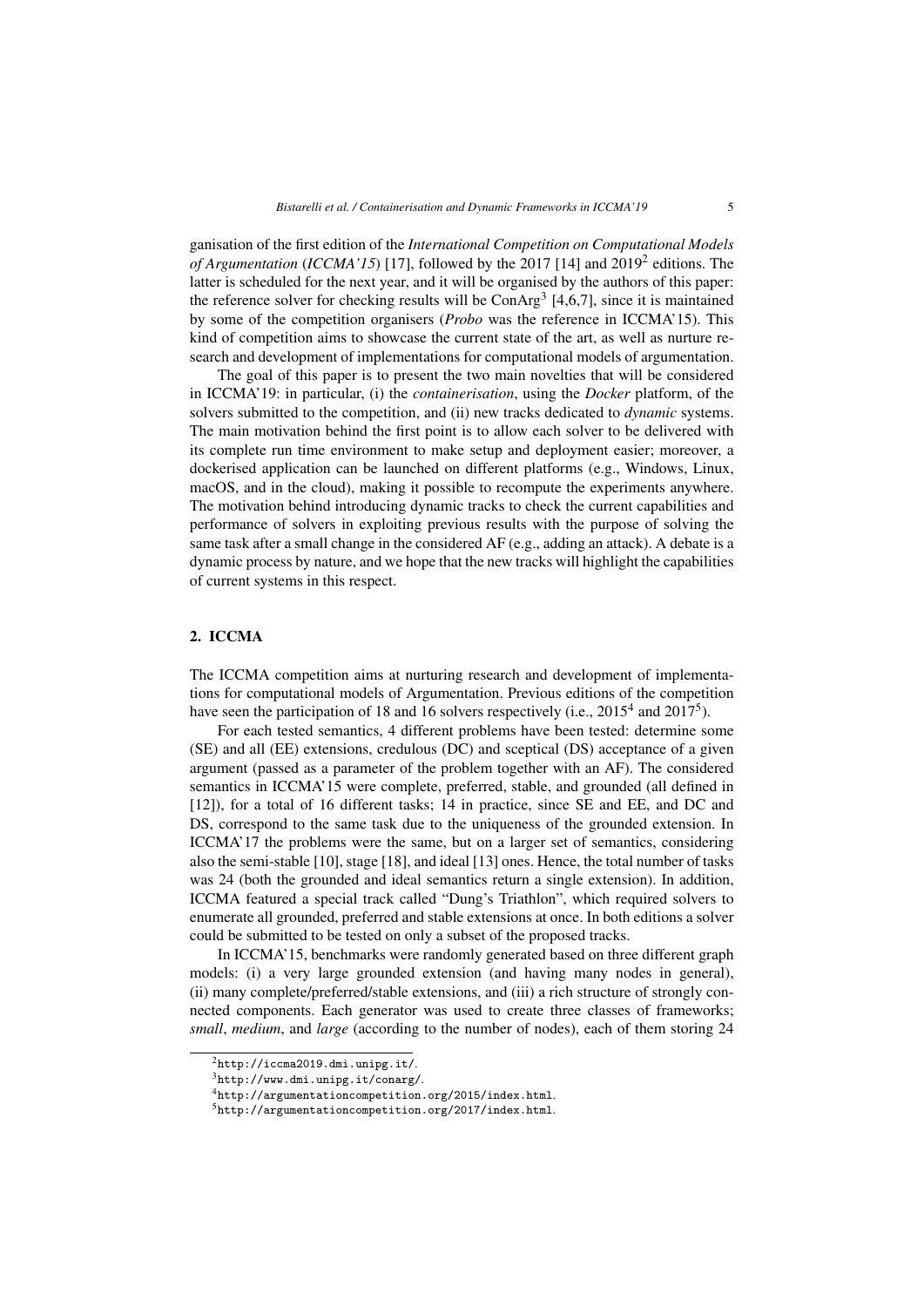different instances. For ICCMA'17, a call for benchmarks was put out, and the competition received 6 submissions. Some of them were an example set of frameworks, others the generating tool itself. The generators of ICCMA15 were reused, and one of the submitted generators was able to create three different classes of networks, the total number of different classes was 11. From these classes, 350 AAFs were chosen for each of three representative tasks; EE-preferred, EE-stable, and SE-grounded. This resulted in 50 very easy, 50 easy, 100 medium, 100 hard, and 50 too hard to solve AAFs. For each task, three different solvers from ICCMA'15 were used to test instances hardness. Moreover, the AAFs to test the ideal and semi-stable semantics, and Dung's Triathlon, were chosen in accordance to the characteristics of these problems.<sup>6</sup>

The timeout for returning the result of each task was set to 10 minutes. In IC-CMA'15, the solvers were ranked w.r.t. the number of timeouts on these instances, ties were broken by the actual runtime on the instances. An output error (e.g., unparsable output) was considered as an unsolved instance that caused a timeout. The ranking was created using the Borda count across all the tracks. In ICCMA'17, for each instance each solver got a score of 1 for a *correct* answer, −5 for an *incorrect* answer, and 0 otherwise (e.g., in case of output errors and timeouts). Points for each instance were aggregated per semantics, e.g., DS, DC, SE, and EE for the preferred semantics.

## 3. Docker

Docker<sup>7</sup> is an open-source implementation of operating-system-level virtualisation, also known as *containerisation*. Docker is primarily developed for Linux, where it uses the resource isolation features of the Linux kernel such as cgroups and kernel namespaces, and a union-capable file system, to allow independent "containers" to run within a single Linux instance. The main aim is to avoid the overhead of starting and maintaining virtual machines. Figure 1 shows the general structure compared to virtual machines.Docker allows applications to use the same Linux kernel as the system that they are running on and only requires applications to be shipped with things not already running on the host computer. The container can also be executed on other operating systems: besides different Linux distros such as Debian, Fedora, and Ubuntu, there also exist engines for Mac OS, Windows, Amazon Web Services, and Microsoft Azure. The latter allow to move an application quickly into the cloud without modifications.

*Containers in ICCMA*. We will require each solver to be submitted to the competition to be packaged in a Docker container. To do so, a submitter needs three files: (i) a Dockerfile, (ii) a *solver interface.sh* file, and (iii) the solver itself. The Dockerfile defines the environment in the container. Access to resources like networking interfaces and disk drives is virtualised inside this environment. An example is shown in Figure 2: it creates an Alpine Linux container (a minimal distro) and defines the environment where the solver will run. Environment variables describing the input file (i.e., the AF) and the task to be solved by the solver can be added. The command specified by CMD is run when the container is started. The file *solver interface.sh* is a shell-script file with a common interface used to run each solver; this file will be provided by the organisers of ICCMA'19, and only minor changes are needed to be personalised to a specific solver.

 $6$ http://argumentationcompetition.org/2017/benchmark\_selection\_iccma2017.pdf. <sup>7</sup>Docker Inc.: https://www.docker.com.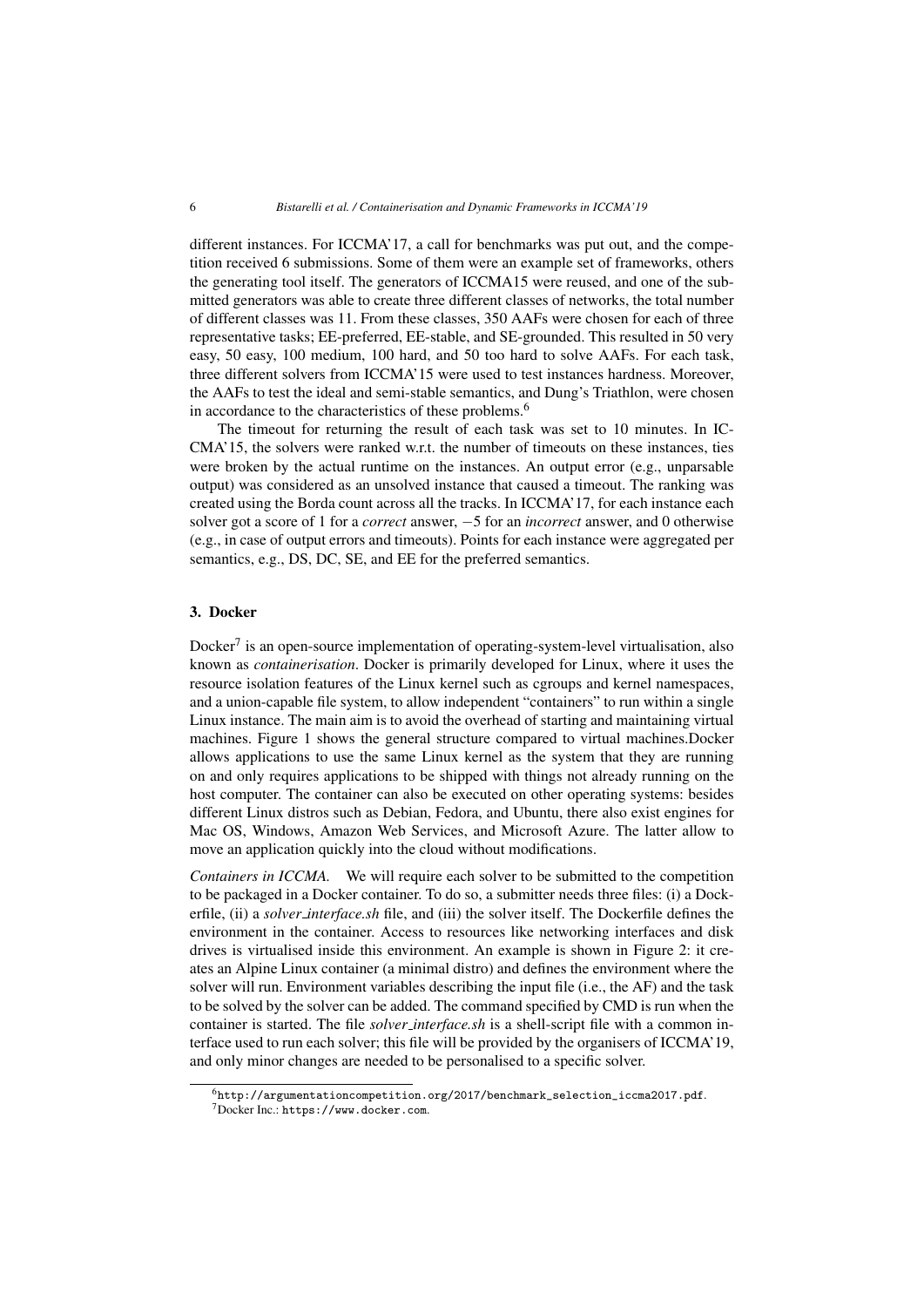

Figure 1. Difference in abstraction layers between virtual machines and Docker containers.

A Docker image is built with the command docker build  $-t$  imageName and run with docker run imageName. Docker images can be *pushed* to and *pulled* from online repositories (such as Docker Hub), and all benchmark AFs can be mounted in a Docker volume. This allows the submissions to be prepared independently of the benchmark instances and then simply mounted into the submission container to run the competition.

#### 4. Dynamic Frameworks

In previous ICCMA editions, all the frameworks in each database were considered static in the sense that all the AFs were sequentially passed as input to solvers, representing different and independent information: all tasks are computed from scratch without taking any potentially useful knowledge from previous runs into account.

However, in many practical applications, an AF represents only a temporary situation: arguments and attacks can be added/retracted to take into account new knowledge that becomes available. For instance, in disputes among users of online social networks [16], arguments/attacks are repeatedly added/retracted by users to express their point of view in response to the last move made by the adversaries in the current digital polylogue (often disclosing as few arguments/attacks as possible).

The dynamics of frameworks has attracted recent and wide interest in the Argumentation community. We describe some related work, which also points to the research groups interested in the organisation of such a track. In [9], the authors investigate the principles according to which a grounded extension of a Dung's AF does not change

```
FROM alpine
RUN mkdir -p /usr/src/app
WORKDIR / usr/src/app
COPY . /usr/src/app
ENV INPUTFILE ""
 . . .
ENV PROBLEM ""
CMD [ "/usr/src/app/ConArg_interface.sh"]
```
Figure 2. An example of Dockerfile calling a shell-script file personalised to ConArg; more environment variables can be set, while running the created container using the ENV parameter.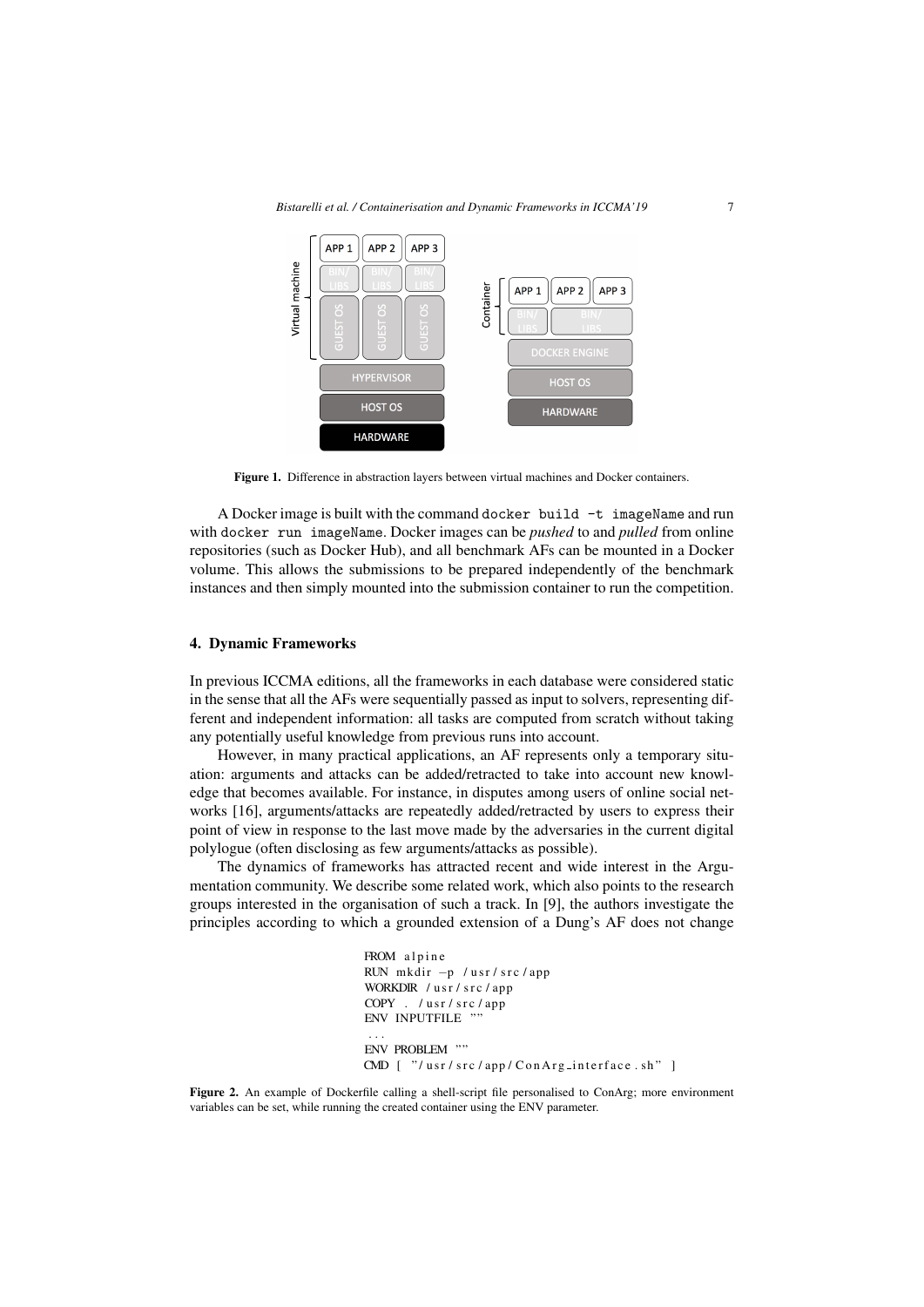when the set of arguments/attacks are changed. The work of [11] studies how the extensions can evolve when a new argument is considered. The authors focus on adding one argument interacting with one starting argument (i.e., an argument which is not attacked by any other argument). In further work [19], the authors study the evolution of the set of extensions after performing a change operation (addition/removal of arguments/interaction). In [2], the authors propose a division-based method to divide the updated framework into two parts: "affected" and "unaffected". Only the status of affected arguments is recomputed after updates. A matrix-reduction approach that resembles the previous division method is presented in [19]. A recent work that tests complete, preferred, stable, and grounded semantics on an AF and a set of updates is [1]. This approach finds a reduced (updated) AF sufficient to compute an extension of the whole AF, and uses state-of-the-art algorithms to recompute an extension of the reduced AF only.

Modifications of AFs are also studied in the literature as a base to compute *robustness* measures of frameworks [8]. In particular, by adding/removing an argument/attack, the set of extensions satisfying a given semantics may or may not change. For instance, one could be interested in computing the number of modifications needed to bring a change in this set, or measure the number of modifications needed to have a different set of extensions satisfying a desired semantics. In the latter case, the user is interested in having an estimate on how distant two different points of views are; this kind od approach has also been proposed in [3].

*Dynamic Track in ICCMA.* We will organise the following dynamic track in IC-CMA'19. Its goal is (i) to determine what solvers work incrementally, and (ii) to test how much better they tackle the same problems compared to static solvers. To achieve this, we will use some of the AFs adopted in the benchmark to test static solvers, which will be collected by reusing some of ICCMA'15 and ICCMA'17 AFs, and by putting out a call for benchmark or generators as in ICCMA'17. Some of these AFs will be chosen from (some of) these sets as initial frameworks, which will be passed to solvers together with a list of changes in a separate file. Changes may consist of a sequence of random additions/deletions of attacks, which will be provided through a simple text format, e.g.,  $+$ *att(a,b).*  $-$ *att(d,e).* ..., representing the introduction and deletion of an attack, respectively (two AFs to process in the end). We will then expect as many outputs as the number of changes plus one (the original framework). In order to compare performance, static solvers will be tested on these networks as well, by providing full AFs instead of lists of changes. The track will consider the four semantics originally advanced in [12], i.e., complete, preferred, stable, and grounded, and as tasks SE, EE, DC, and DS.

## 5. Conclusion

We have described two proposals that we will introduce in ICCMA'19. The first allows for easy moving and testing of submissions on different platforms and in different contexts – everything a solver needs is packaged into a Docker container. We strongly believe in *recomputability* [15] – recomputing computational experiments (i.e. rerunning them with exactly the same conditions) should be very easy. Using Docker will make ICCMA easy to recompute, allowing submitters and independent parties to easily reproduce our results and build on them to advance the state of the art. As the second improvement, we will organise a track dedicated to dynamic solvers, where previous results can be used to